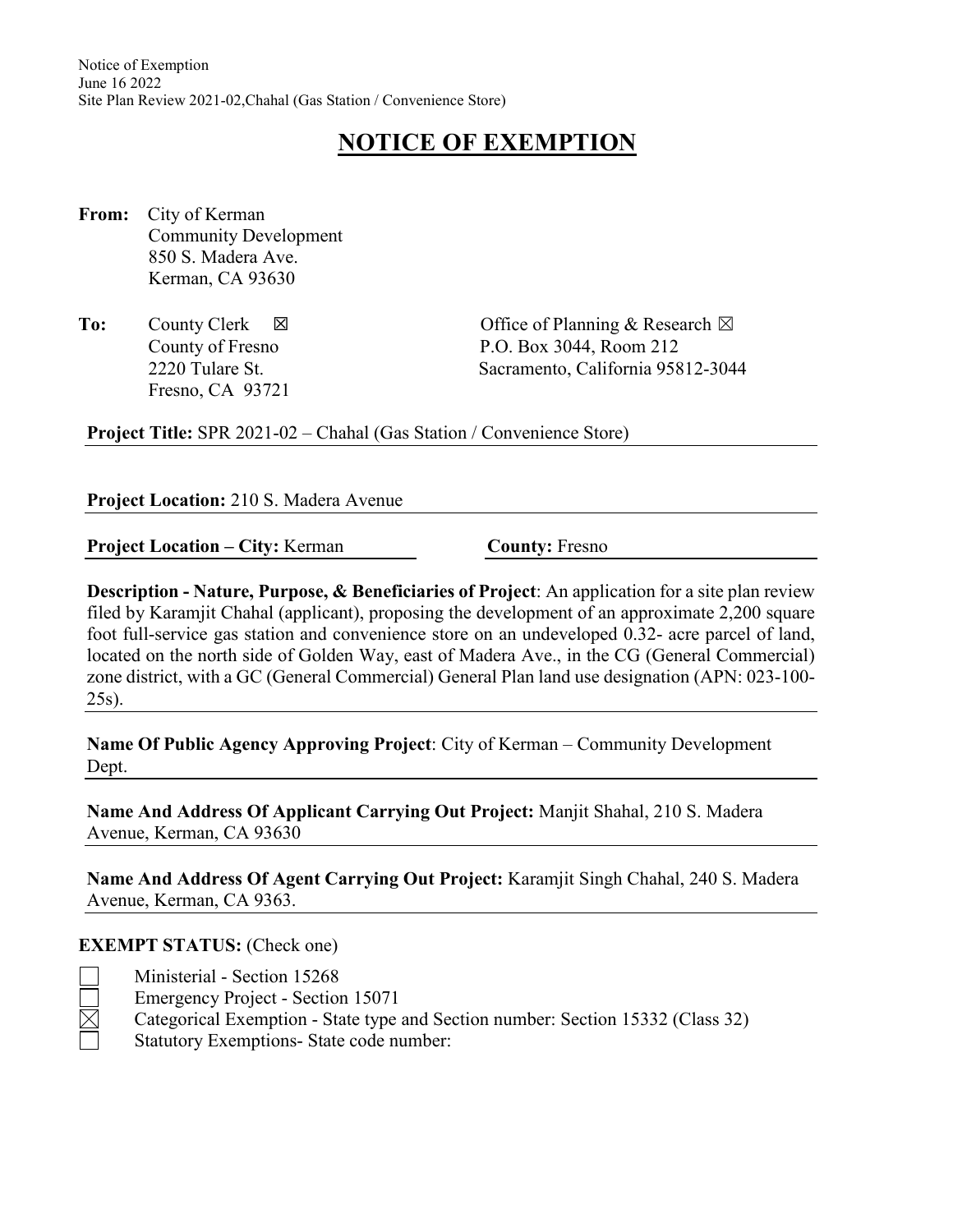**Reason For Project Exemption:** The project falls within the Class 32 Categorical Exemption set forth in CEQA Guidelines Section 15332 as the project is characterized as in-fill development and meets all the required conditions described in the following section.

*a) The Project is consistent with the applicable general plan designation and all applicable general plan policies as well as with applicable zoning designation and regulations.*

The project site is zoned CG (General Commercial) consistent with the underlying GC (General Commercial) General Plan land use designation. The City's 2040 General Plan identify retail stores and service stations as typical uses within the land use designation. The zoning ordinance allows service stations and other variety store sales uses as a permitted use, subject to administrative review and approval.

*b) The proposed development occurs within city limits on a project site of no more than five (5) acres substantially surrounded by urban uses.*

The site is located within City limits on an approximate 0.32-acre site, and thus, is less than the maximum five acres specified in Section 15332(b) for this exemption. Land to the north, south, and west has been developed.

*c) The Project site has no value as habitat for endangered, rare, or threatened species.*

The site is vacant and contains non-native, weedy grasses and has been disturbed. The site is surrounded by urban development and contains no sensitive habitat for special status species. Thus, the project site has no value for endangered, rare or threatened species.

*d) Approval of the Project would not result in any significant effects relating to traffic, noise, air quality, or water quality.*

Approval of the project would not result in any significant effects, related to traffic, noise, air quality or water quality. Development of the project will be subject to conditions of approval which are intended to assist the site, once developed, to operate in a compatible manner with surrounding land uses.

*e) The site can be adequately served by all required utilities and public services.*

The project has been reviewed by City staff, and can be adequately served by all required utilities and public services.

Furthermore, none of the exceptions to Categorical Exemptions set forth in CEQA Guidelines Section 15300.2. do not apply to this project.

*Section 15300.2(a)* – does not apply to the Class 32 category of exemptions.

*Section 15300.2(b)* – there is no evidence of a potential significant cumulative impact because successive projects of the same type in the same site have not been approved and are not currently proposed.

*Section 15300.2(c)* – the project would not result in any significant effects on the environment due to unusual circumstances. The project site is surrounded by urban development not located within a sensitive resource area.

*Section 15300.2(d)* – does not apply to the project site as the site is not adjacent to a designated scenic highway, and thus, will not result in damage to scenic resources or a scenic highway.

*Section 15300.2(e)* – does not apply because the site is not a state-designated hazardous waste site.